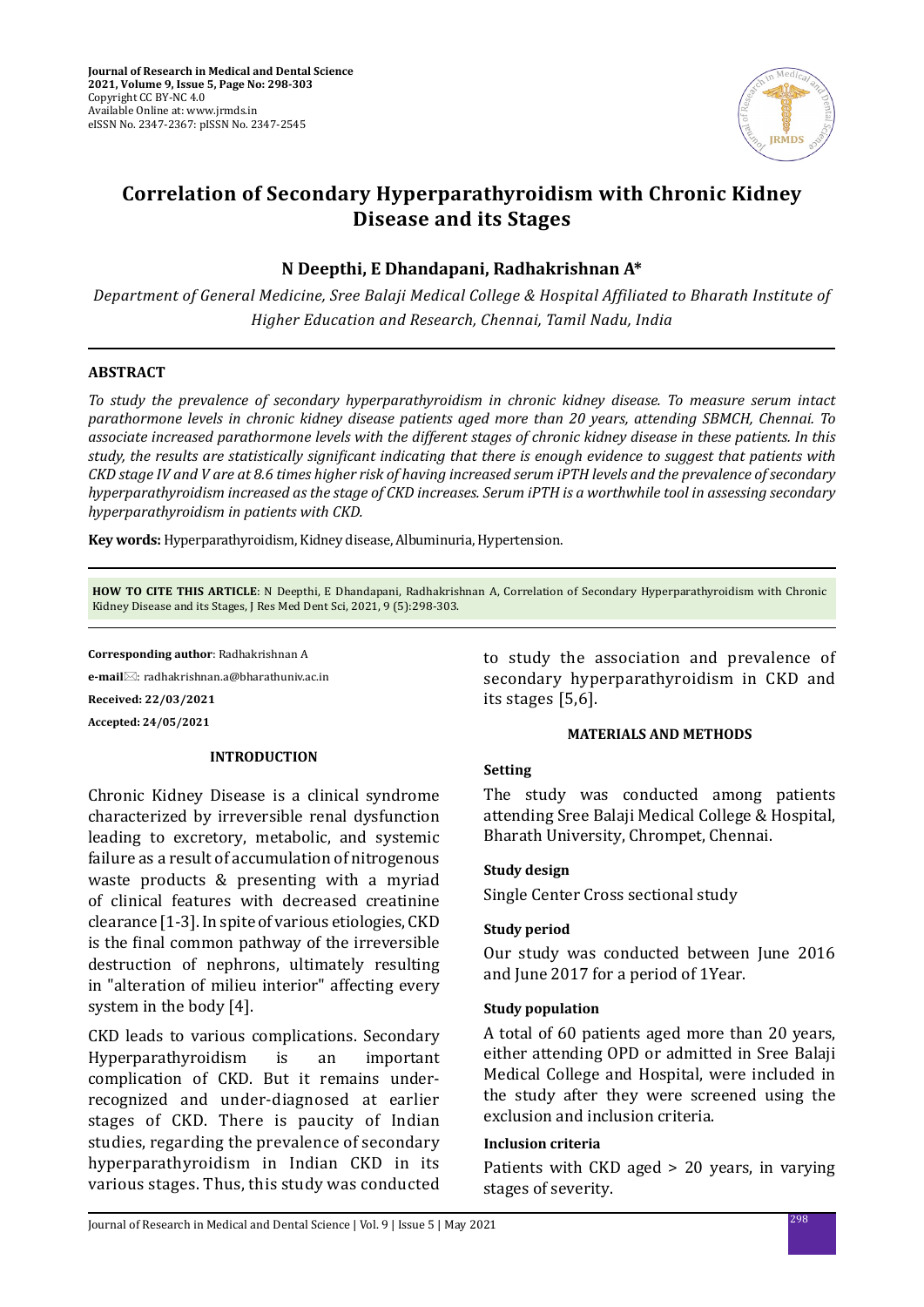# **Exclusion criteria**

- $\checkmark$  Patients with Acute Kidney Injury (AKI).
- $\checkmark$  Patients with primary hyperparathyroidism.

# **Criteria for chronic kidney disease**

Presence of objective kidney damage for at least three months. Kidney damage being defined as pathologic abnormalities or markers of damage including abnormalities in blood or urine tests or imaging studies. Imaging study is usually an ultra-sonogram abdomen showing:

- $\checkmark$  Bilateral contracted kidneys OR
- $\checkmark$  Poor corticomedullary differentiation OR
- $\checkmark$  Renal parenchymal changes OR
- $\checkmark$  Glomerular filtration rate (GFR) less than 60ml/min/1.73m2 for at least three months with or without kidney damage.

# **Glomerular filtration rate**

The estimated glomerular filtration rate, was calculated using CKD-EPI equation:

GFR=141 × min (SCr/κ, 1)  $\alpha$  × max (SCr/κ, 1)-1.209 ×0.993Age

Multiply by 1.018 for women.

Multiply by 1.159 for African ancestry.

where SCr is serum creatinine in mg/dL, κ is 0.7 for females and 0.9 for males,  $\alpha$  is -0.329 for females and – 0.411 for males, min indicates the minimum of SCr/κ or 1, and max indicates the maximum of SCr/κ or 1.

### **Classification of CKD**

The National Kidney Foundation has classified chronic kidney disease into five stages based on GFR.

- $\checkmark$  Stage I with GFR > or=90 ml/min/1.73m2.
- $\checkmark$  Stage II with GFR between 60 -89 ml/ min/1.73m2.
- $\checkmark$  Stage III with GFR between 30 -59 ml/ min/1.73m2.
- 9 Stage III a 30 44 ml/min/1.73m2.
- 9 Stage III b 45 59 ml/min/1.73m2.
- $\checkmark$  Stage IV with GFR between 15 -29 ml/ min/1.73m2, and
- $\checkmark$  Stage V with GFR <15 ml/min/1.73m 2.

 $\checkmark$  A recently updated classification, in which stages of CKD are stratified by both estimated GFR and the degree of albuminuria, to predict risk of progression of CKD. However, for the convenience of this study, we have grouped stages I, II and III together since they are mild renal failure, whereas Stage IV and V together since they are moderate to severe renal failure, even requiring dialysis.

# **Description of the study**

Detailed clinical history was taken from all the patients who were included in the study. History of hypertension, diabetes mellitus, any drug intake was taken.

All the patients were examined clinically in detail. The following investigation were done by collecting blood samples and ultrasonogram of abdomen was done.

List of investigations to be done:

- $\checkmark$  Serum urea and creatinine.
- $\checkmark$  Estimated glomerular filtration rate.
- $\checkmark$  USG abdomen.
- $\checkmark$  Serum calcium.
- $\checkmark$  Serum phosphorus.
- $\checkmark$  Intact parathormone (iPTH) level.

# **Criteria for secondary hyperparathyroidism**

The criteria for diagnosis of secondary hyperparathyroidism are a low-normal calcium, high phosphate and elevated parathyroid hormone levels.

### **RESULTS**

### **Gender distribution**

In our study, 51.67% of the study group were men i.e., 31 male patients with the remainder 29 being female patients (48.3% of the study population) (Table 1). In our study population, the minimum age observed was 28 years and maximum age was 87 years, with the mean 59.27. Majority of the patients were in the age group between 41 and 60 years, 28 patients (46.67% of study population) were in this group. The next common age group was age more than 60 years, 27 patients (45% of the study population) were in this group. 8.3% of the study population were in the age group of 20 to 40 years (Figure 1). In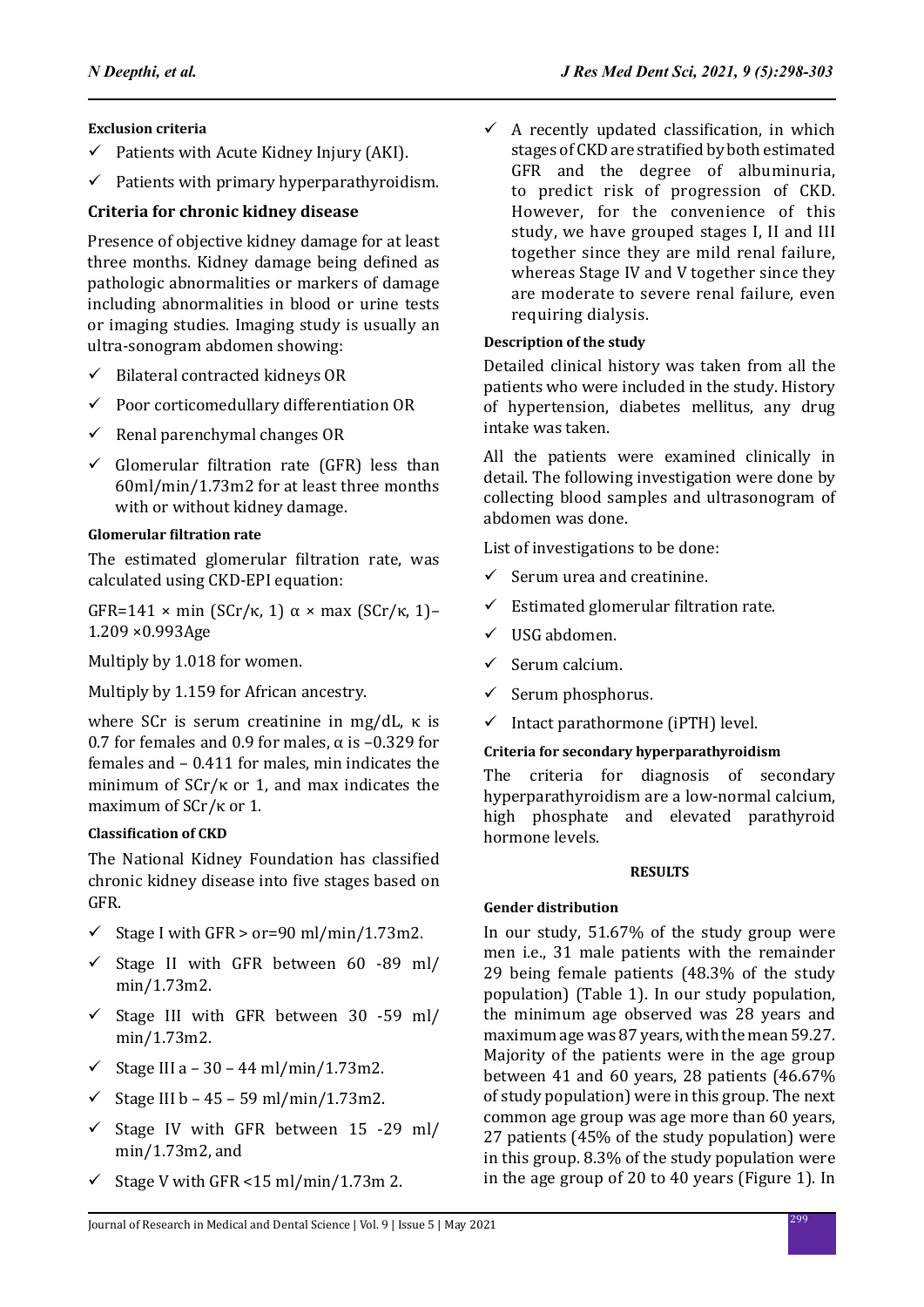this study,55 % of the study population (n=33) had diabetes mellitus. Out of the 33 patients with diabetes mellitus, 57.7% (n=19) were male and 42.4% (n=14) were female patients (Table 2 and Figure 2).

In this study, 75 % of the study population (n=45) had hypertension. Out of the 45 patients with hypertension, 55.6% (n=25) were male and 44. 4% (n =20) were female patients (Figure 3 and Figure 4).

In the study group, the mean blood urea level measurement was 58.53 mg/dl. Majority of the patients, 71.67% (n=43) of study population had blood urea levels ranging from 41 to 80 mg/dl (Figure 5).

In the study group, the mean serum creatinine level measurement was 3.29 mg/dl. Majority of the patients, 75% (n=45) of study population had serum creatinine levels ranging from 1.3 to 5mg/dl (Table 3). In the stud population, the mean estimated glomerular filtration rate was 27.1 (Table 4).

Ultrasound abdomen showed evidence of CKD in all the 60 patients. Bilaterally contracted kidneys were present in 33(55% of study population) patients. Remaining 27 patients (45% of study population) had poor cortico-medullary differentiation (Table 5and Figure 6).

In our study of CKD patients, 14% of male patients and 40% of female patients in stage III,

| Table 1: Distribution of patients according to their gender. |  |
|--------------------------------------------------------------|--|
|--------------------------------------------------------------|--|

| Gender | Frequency    | Percent |
|--------|--------------|---------|
| Male   | $\sim$<br>31 | 51.67   |
| Female | 29           | 48.33   |
| Total  | 60           | 100     |



**Figure 1: Age distribution.**

#### **Table 2: Patients with diabetes mellitus.**

| <b>Diabetes Mellitus</b> | Frequency | Percent |  |  |
|--------------------------|-----------|---------|--|--|
| Yes                      | ~~<br>ت ف | בכ      |  |  |
| No                       | ~-<br>. . | -45     |  |  |
| Total                    | 60        | 100     |  |  |



**Figure 2: Presence of diabetes mellitus according to gender.**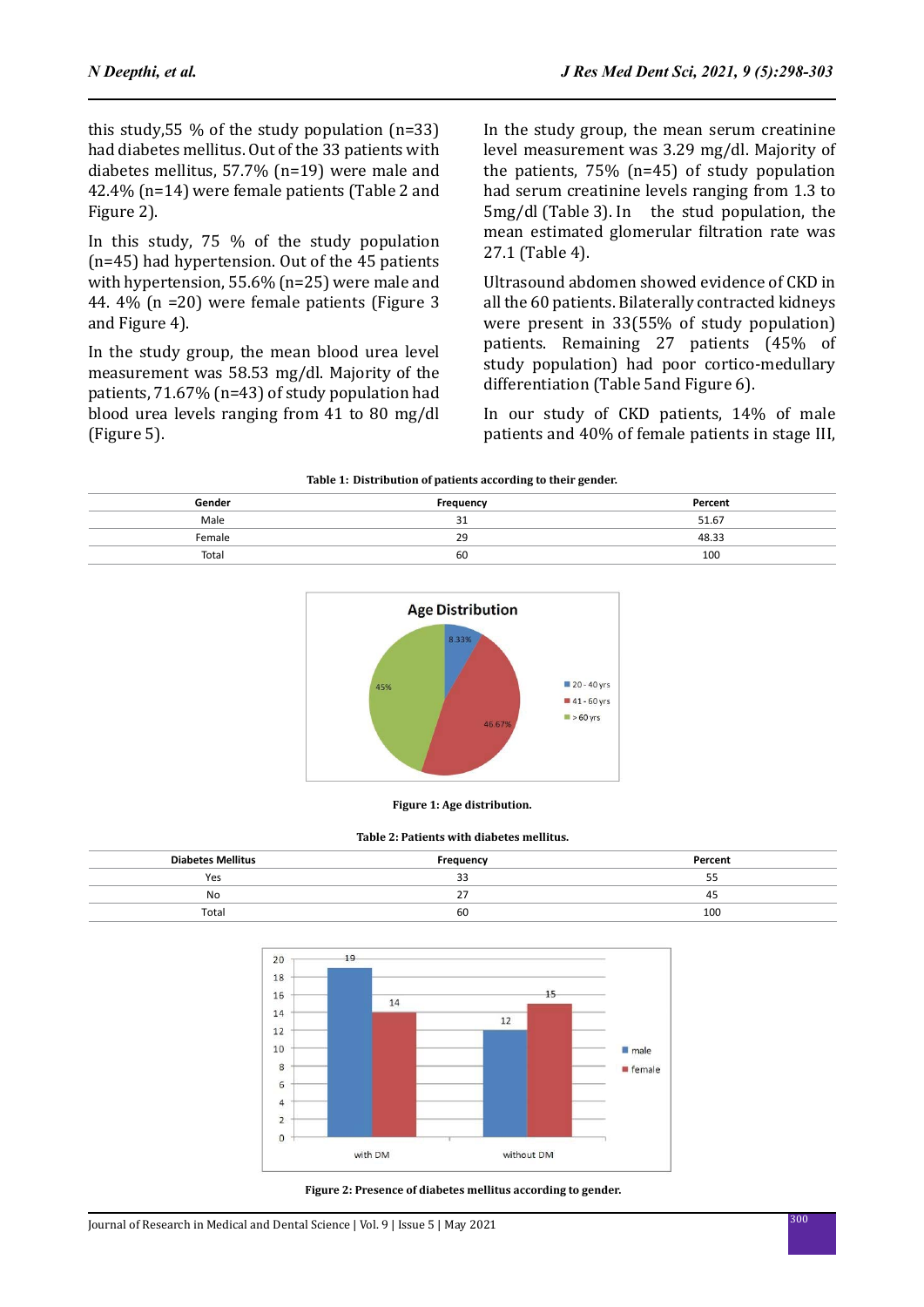

**Figure 3: Patients with hypertension.**



**Figure 4: Presence of hypertension according to gender.**





#### **Table 3: Serum creatinine levels.**

| N  | %     |
|----|-------|
|    | 6.67  |
| 45 | 75    |
|    | 18.33 |
| 60 | 100   |
|    |       |

| Table 4: Estimated glomerular filtration rate. |    |         |      |                       |         |  |  |
|------------------------------------------------|----|---------|------|-----------------------|---------|--|--|
|                                                | N  | 1aximum | Mean | <b>Std. Deviation</b> |         |  |  |
| EGFR                                           | 60 |         |      |                       | 7.86835 |  |  |

20% of male patients and 25% of female patients in Stage IV, and 18% of male patients and 41.6 % of female patients in stage V had secondary hyperparathyroidism (Table 6). For convenience, stage IV, V were grouped together and stage I, II, III were grouped together based on severity. In our study, 25 out of 36 patients in stage IV and V

(69.4%) had increased parathormone levels and 5 out of 24 patients in stages I, II, III (20.8%) had elevated parathormone levels. Patients with CKD stage IV and V are at 8.6 times higher risk of having increased serum iPTH levels. The association between serum iPTH and different stages of CKD is statistically significant (p<0.05) (Table 7).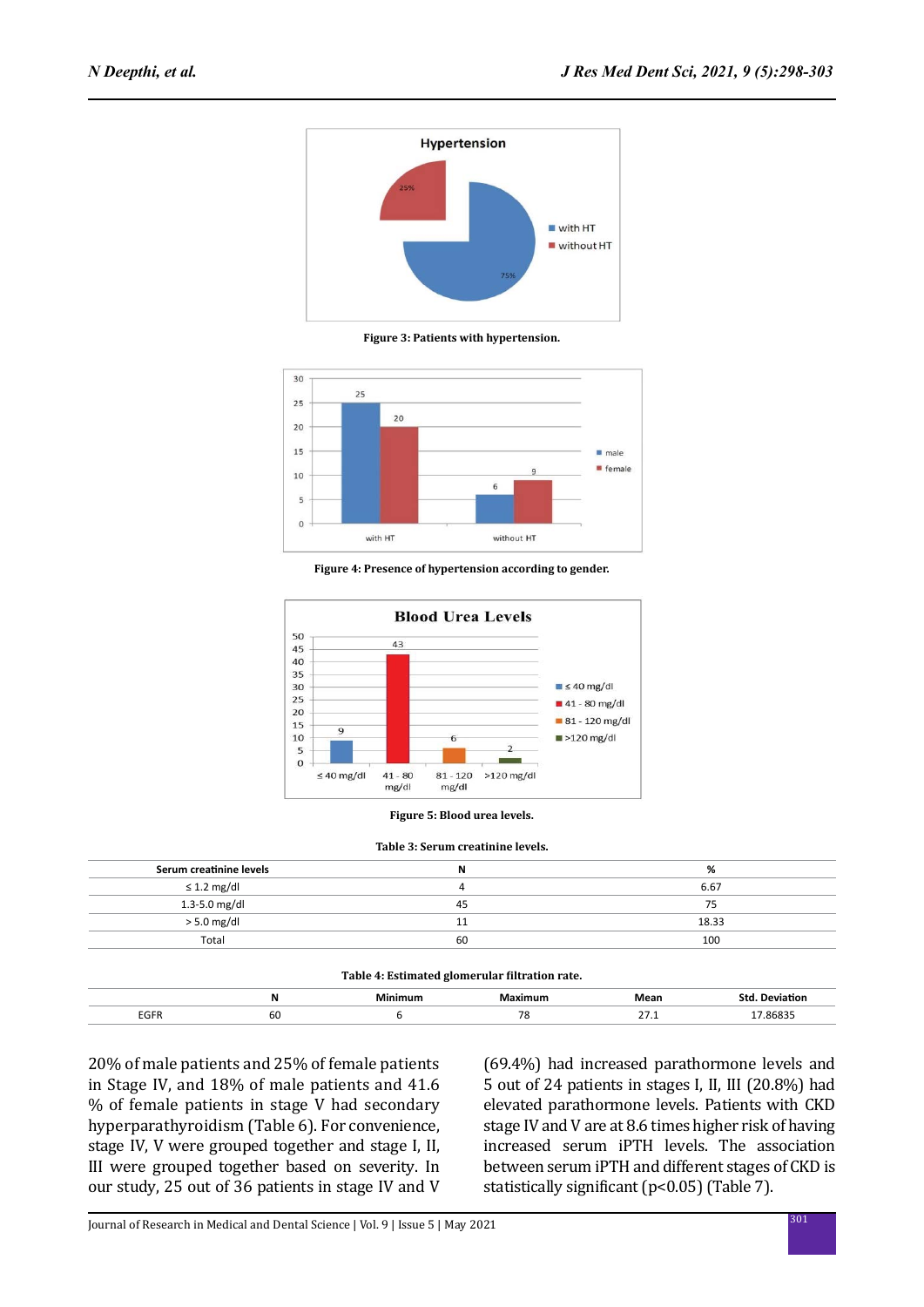| Table 5: Ultrasonogram abdomen.       |           |         |  |  |
|---------------------------------------|-----------|---------|--|--|
| USG abdomen                           | Frequency | Percent |  |  |
| <b>Bilateral Contracted Kidneys</b>   |           | 55      |  |  |
| Corticomedullary differentiation lost |           | 45      |  |  |
| Total                                 | 60        | 100     |  |  |



**Figure 6: Ultrasonogram abdomen.**

|              |                           | Male             |    |                     |      |                             | Female           |          |                     |       |
|--------------|---------------------------|------------------|----|---------------------|------|-----------------------------|------------------|----------|---------------------|-------|
| Stage of CKD | Total no of male patients | <b>With SHPT</b> |    | <b>Without SHPT</b> |      | Total no of female patients | <b>With SHPT</b> |          | <b>Without SHPT</b> |       |
|              |                           | N                | %  | N                   | %    |                             | N                | %        | N                   | %     |
| Stage I      |                           | $\Omega$         | 0  | 3                   | 100  |                             | 0                | $\Omega$ |                     | 100   |
| Stage II     |                           | $\Omega$         | 0  | 5                   | 100  | 3                           | 0                | $\Omega$ | 3                   | 100   |
| Stage III    |                           |                  | 14 | 6                   | 85.7 |                             |                  | 40       |                     | 60    |
| Stage IV     |                           |                  | 20 | 4                   | 80   | 8                           |                  | 25       | 6                   | 75    |
| Stage V      | 11                        |                  | 18 | 9                   | 81.8 | 12                          |                  | 41.6     |                     | 58.33 |
| Total        | 31                        |                  |    | 27                  |      | 29                          | a                |          | 20                  |       |

**Table 7: Patients with elevated sr. iPTH in various stages.**

| <b>CKD</b> stage | Total | Pts with increased iPTH | Percent | OR [95%cl] | <b>Chi-square Test</b> | p value |
|------------------|-------|-------------------------|---------|------------|------------------------|---------|
| Stage IV, V      | 36    | 25                      | 69.4    |            |                        |         |
| Stage I, II, III | 24    |                         | 20.8    | 8.636      | L3.611                 | 0.00022 |

#### **DISCUSSION**

In our study, 51.67% of the study group were men i.e., 31 male patients with the remainder 29 being female patients (48.3% of the study population). In our study population, the minimum age observed was 28 years and maximum age was 87 years, with the mean 59.27. Majority of the patients were in the age group between 41 and 60 years, 28 patients (46.67% of study population) were in this group. The next common age group was age more than 60 years, 27 patients (45% of the study population) were in this group. 8.3% of the study population were in the age group of 20 to 40 years. In this study, 55 % of the study population (n=33) had diabetes mellitus [7]. Out of the 33 patients with diabetes mellitus, 57.7% (n=19) were male and 42. 4% (n=14) were female patients.75 % of the study population (n=45) had hypertension. Out of the 45 patients with hypertension, 55.6%  $(n=25)$  were male and  $44.4\%$   $(n=20)$  were female patients.

In the study group, the mean blood urea level measurement was 58.53 mg/dl. Majority of the patients, 71.67% (n=43) of study population had blood urea levels ranging from 41 to 80 mg/dl. In the study group, the mean serum creatinine level measurement was 3.29 mg/dl. Majority of the patients, 75% (n=45) of study population had serum creatinine levels ranging from 1.3 to 5mg/dl. In the study population, the mean estimated glomerular filtration rate was 27.1. Ultrasound abdomen showed evidence of CKD in all the 60 patients. Bilaterally contracted kidneys were present in 33(55% of study population) patients. Remaining 27 patients (45% of study population) had poor cortico- medullary differentiation [8-11].

In the study, 38.3  $\%$  (n=23) of study population were in stage V, 21.7  $\%$ (n=13) were in stage